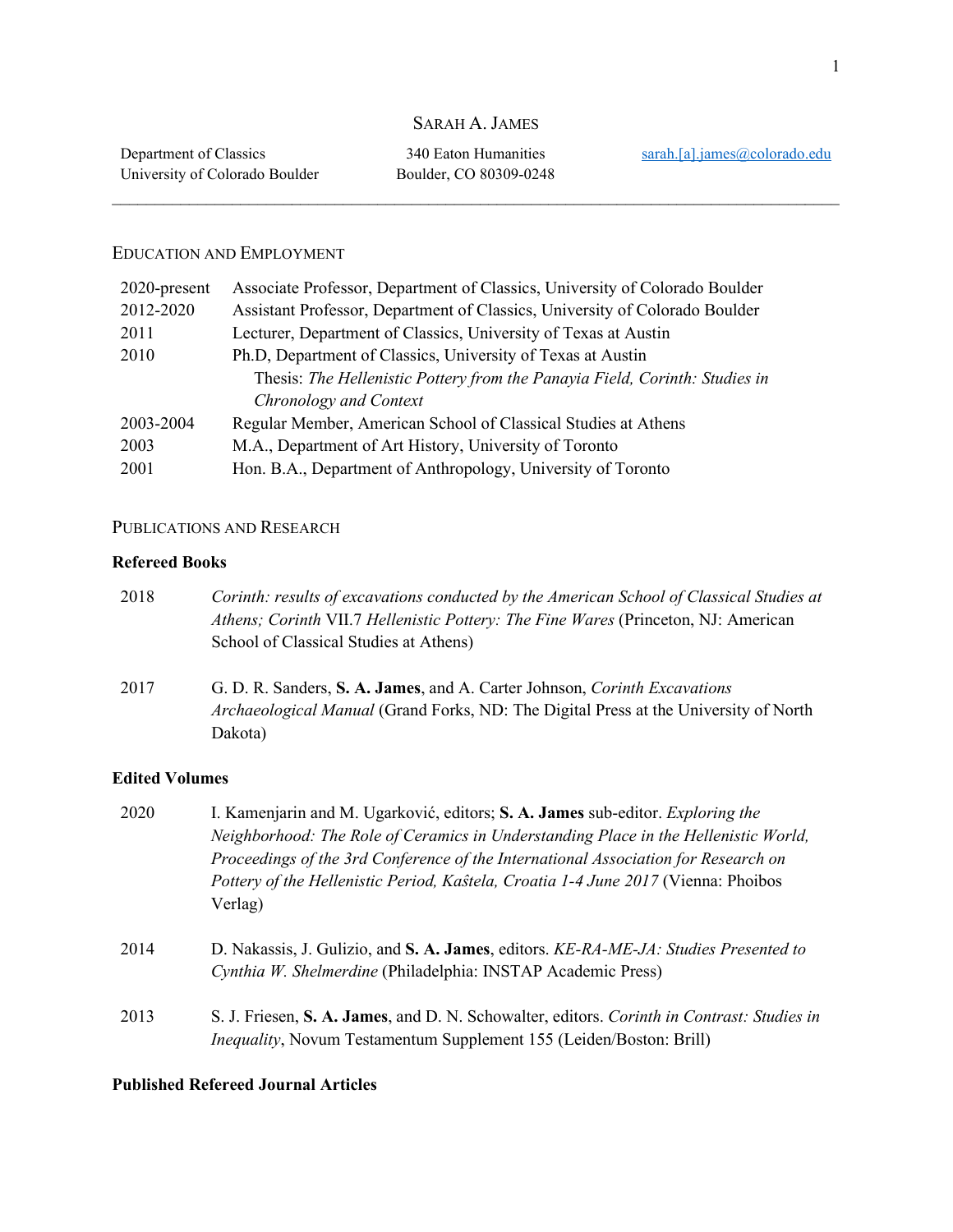| 2020 | "Rediscovering the Late Hellenistic-Early Roman Peloponnese: Analyzing transitional<br>assemblages found on archaeological survey," Journal of Hellenistic and Roman Material<br>Culture 9: 327-352. |
|------|------------------------------------------------------------------------------------------------------------------------------------------------------------------------------------------------------|
| 2020 | W. Caraher, S. Gallimore, D. Nakassis, and S. A. James. "Survey and the $7th$ century in<br>the Western Argolid," Journal of Greek Archaeology 5: 377-405.                                           |
| 2019 | "The South Stoa at Corinth: New Evidence and Interpretations," <i>Hesperia</i> 88.1: 155-214                                                                                                         |
| 2014 | G. D. R. Sanders, S. A. James, I. Tzonou-Herbst, and J. Herbst, "The Panayia Field"<br>Excavations at Corinth: The Neolithic to Hellenistic Phases," Hesperia 83.1: 1-79                             |
| 2010 | W. Caraher, D. J. Pettegrew, and S. A. James, "Towers and Fortifications at Vayia in the<br>Southeast Corinthia," Hesperia 79.3: 385-415                                                             |
| 2006 | "The Thebes Tablets and the Fq Series: A Contextual Analysis," Minos 37-38 (2002-<br>2003): 397-418                                                                                                  |

### **Published Papers in Peer-Reviewed Conference Proceedings**

2020 "An Update on Ephesus-Type Lamps from Corinth," in *A "Globalized'' Antiquity: Imports and Local Adaptations of Mainstream Lamp Types. The Examples of "Ephesos Lamps'' in the Mediterranean and Black Sea and of Roman "Standard'' Types During the Early Imperial Period in Gaul. Acta Of The 6th and 7th Round Tables of The International Lynchological Association (Athens, 15th of November 2019 and Geneva, 17th of February 2020)*, L. Chrzanovski and M. Ugarković, eds., Serta Instituti Archaeologici 16: Zagreb: 51- 66.

### **Published Peer-Reviewed Book Chapters**

2021 "Stratified Assemblages: The Hellenistic Ceramics," in *Sikyon I: The Urban Survey*, Y. Lolos ed., Meletemata series, Athens, pp. 315-362.

### **Published Papers in Editor-Reviewed Conference Proceedings**

- 2020 "Long-term Pattern in Regional and Extra-Regional Trade: A Preliminary Study of Imported Hellenistic Fine Wares and Amphorae from Corinth," in *Exploring the Neighborhood: The Role of Ceramics in Understanding Place in the Hellenistic World, Proceedings of the 3rd Conference of the International Association for Research on Pottery of the Hellenistic Period, Kaŝtela, Croatia 1-4 June 2017*, I. Kamenjarin and M. Ugarković eds., Phoibos Verlag: Vienna
- 2019 "Kraters and Drinking Practices in Hellenistic Corinth," in *Daily Life in a Cosmopolitan World: Pottery and Culture during the Hellenistic Period, Proceedings of the 2nd Conference*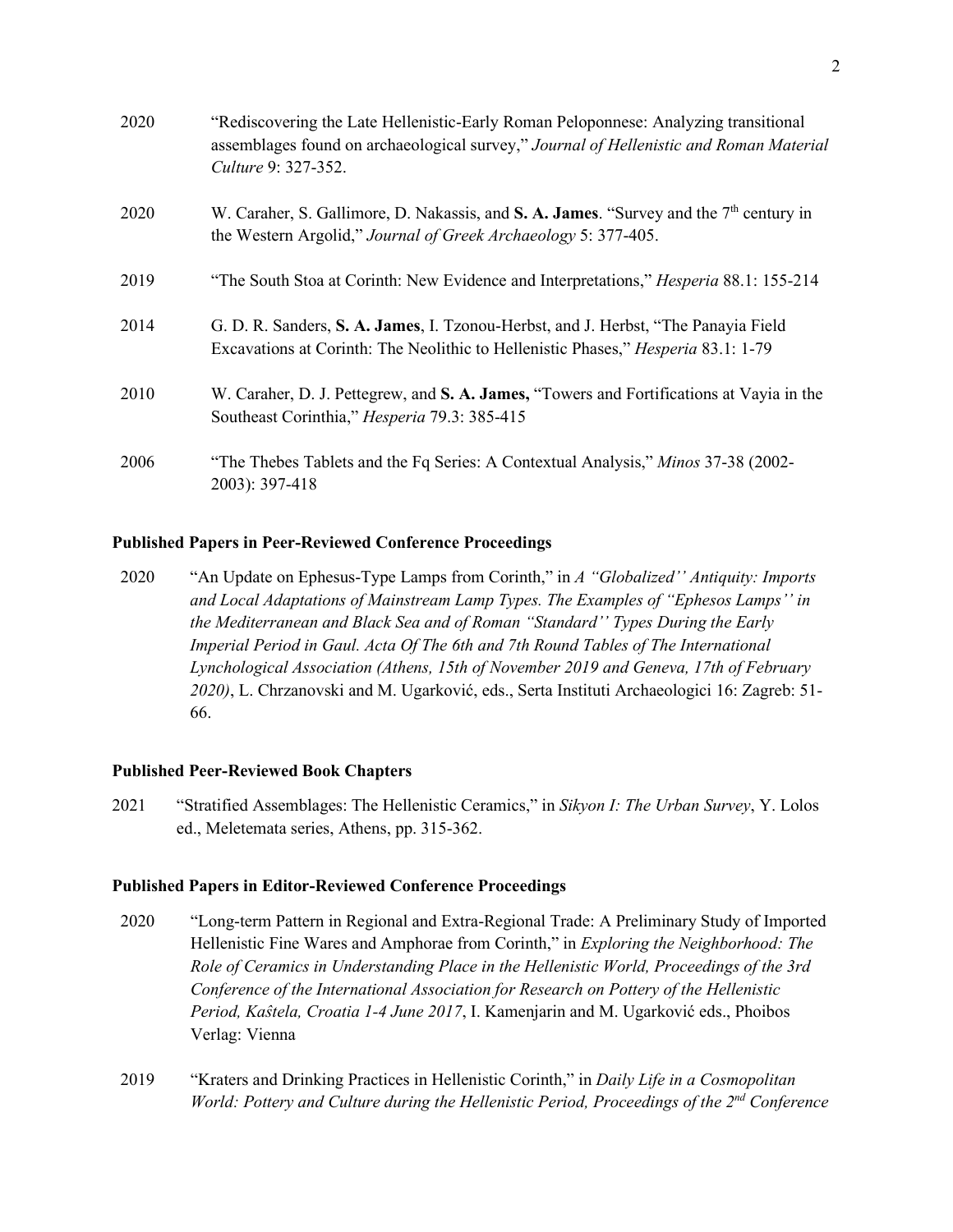*of the International Association for Research on Pottery in the Hellenistic Period, Lyon, France 5-9 November 2015*, A. Peignard-Giros ed., Phoibos Verlag: Vienna: 511-517

- 2017 S. Gallimore, **S. A. James**, and D. Nakassis, "To Argos: Archaeological Survey in the Western Argolid," in *From Maple to Olive: A Colloquium to Celebrate the 40th Anniversary of the Canadian Institute in Greece*, D. Rupp and J. Tomlinson eds., Canadian Institute in Greece: Athens: 20-39
- 2014 "Νέα χρονολόγηση της Κορινθιακής Ελληνιστικής επιτραπέζιας κεραμικής: ο Αγρός της Παναγίας," in *Ηˊ ΕΠΙΣΤΗΜΟΝΙΚΗ ΣΥΝΑΝΤΗΣΗ ΓΙΑ ΤΗΝ ΕΛΛΗΝΙΣΤΙΚΗ ΚΕΡΑΜΙΚΗ*, Ioannina, 5-9 May 2009, S. Drougou, et al. eds., ΕΚΔΟΣΗ ΤΟΥ ΤΑΜΕΙΟΥ ΑΡΧΑΙΟΛΟΓΙΚΩΝ ΠΟΡΩΝ ΚΑΙ ΑΠΑΛΛΟΤΡΙΩΣΕΩΝ: Athens: 529-534
- 2014 "Bridging the Gap: Reconsidering local pottery production in Corinth 146-44 BC," in *Pottery, Peoples, and Places: Study and Interpretation of Late Hellenistic Pottery*, P. Bilde and M. Lawall eds., Centre for Black Sea Studies 16: Aarhus: 47-64
- 2013a "The Last of the Corinthians? Society and Settlement from 146 to 44 B.C.E.," in *Corinth in Contrast: Studies in Inequality*, S. J. Friesen, S. A. James and D. N. Schowalter eds., Boston/Leiden: Brill: 17- 37
- 2013b S. J. Friesen, **S. A. James**, and D. N. Schowalter, "Inequality in Corinth," in *Corinth in Contrast: Studies in Inequality*, S. J. Friesen, S. A. James and D. N. Schowalter eds., Boston/Leiden: Brill: 1-13

### **Field Reports**

- 2021 Brendan Burke, Dimitris Athanasoulis, Zisis Bonias, Bryan Burns, Tristan Carter, Alexandra Charami, Scott Gallimore, Margriet J. Haagsma, Sarah James, Sophia Karapanou, Dimitri Nakassis, Alcestis Papadimitriou, Jacques Y. Perreault, Laura Surtees. "Fieldwork of the Canadian Institute in Greece in 2018," Mouseion 18:2 255-284.
- 2020 D.W. Rupp, T. Carter, D. Athanasoulis, A. Charami, B. Burke, B. Burns, A. Papadimitriou, S. Gallimore, D. Nakassis, **S. James**, Z. Bonias, J.Y. Perrault, S. Karapanou, and M. J. Haagsma, "Fieldwork of the Canadian Institute in Greece in 2017," *Mouseion* 17:2 395-416.
- 2019 D. W. Rupp, Z. Bonias, J. Y. Perreault, A. Charami, B. Burke, B. Burns, T. Carter, D. Athanasoulis, D. Nakassis, S. Gallimore, **S. James**, S. Karapanou, and M. J. Haagsma, Fieldwork of the Canadian Institute in 2016," *Mouseion* 16.2: 343-364
- 2018 D. W. Rupp, Z. Bonias, J. Y. Perreault, A. Charami, B. Burke, B. Burns, T. Carter, D. Athanasoulis, D. Nakassis, S. Gallimore, **S. James**, S. Karapanou, M. J. Haagsma, L. Surtees, "Fieldwork of the Canadian Institute in 2015," *Mouseion* 15.2: 297-319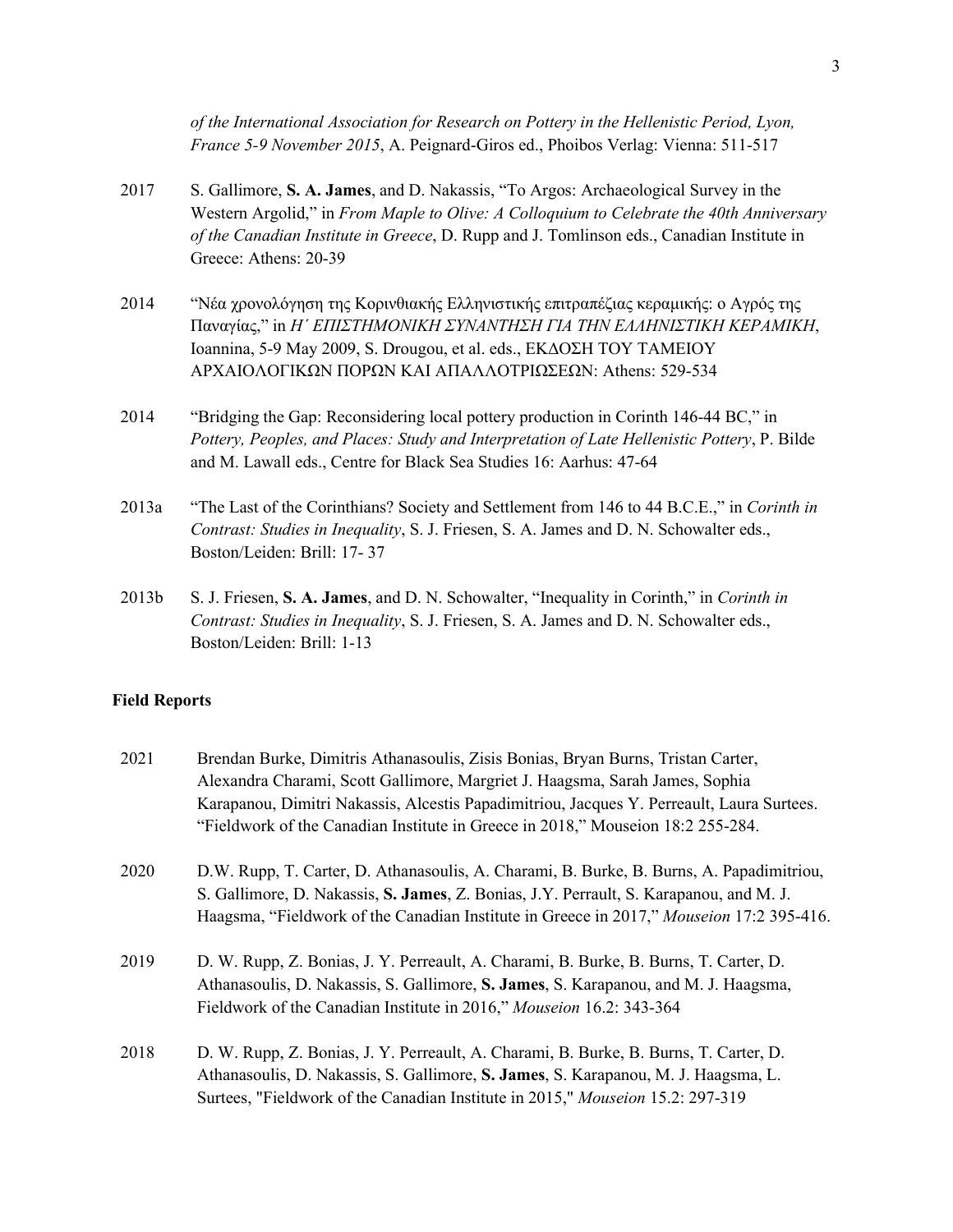2017 D. W. Rupp, T. Carter, A. Charami, B. Burke, B. Burns, Z. Bonias, J. Y. Perreault, D. Nakassis, S. Gallimore, **S. James**, S. Karapanou, M. J. Haagsma, "Fieldwork of the Canadian Institute in Greece in 2014," *Mouseion* 14.2: 173-195

### **Invited Book Reviews**

- 2018 A. Hunt (ed.), *The Oxford Handbook of Archaeological Ceramics Analysis*, Oxford/New York: Oxford University Press, 2017. In *Bryn Mawr Classical Review* 2018.04.31 2016 S. I. Rotroff, *Industrial Religion: The Saucer Pyres of the Athenian Agora*, Hesperia Supplement 47, Princeton: The American School of Classical Studies at Athens, 2013. In *American Journal of Archaeology* 120.4: AJA Open Access online
- 2015 M. D. Dixon, *Late Classical and Early Hellenistic Corinth: 338-196 B.C.*, London: Routledge, 2014. In *The Classical Review* 66.1: 1-4

### **Peer-Reviewed Journal Articles (accepted)**

"Late Antique Re-Use of the Blockhouse at Kephalari, Greece," with W. Caraher, S. Gallimore, and G. Sanders, 14,000 words

"The Western Argolid Regional Project: Results of an archaeological survey in the northwest Argolid Plain, Greece (2014-2016)" with W. Caraher, S. Gallimore, D. Nakassis, G. Erny, R. Fernandez, J. Frankl, A. Friedman, M. Godsey, M. Gradoz, and G. Sanders, 20,000 words

### **Chapters in Editor-Reviewed Conference Proceedings (submitted)**

"Revealing Sikyon-Demetrias: Local Responses to Historical and Economic Change in the Hellenistic Period," in *Similarities and Differences in Urban History, Material Culture and Methodological Approaches of three Northern Peloponnesian Poleis: Aigeira, Lousoi and Sikyon, Athens, Greece 1-2 December 2017*, W. Gauss and C. Baier eds., Austrian Archaeological Institute: Vienna

"New Analyses of Corinthian B Amphorae from Corinth," *Manufacturers and Markets: The Contributions of Hellenistic Pottery to Economies Large and Small, Proceedings of the 4th conference of the International Association for Research on Pottery in the Hellenistic Period held in Athens, Greece, November 11-14, 2019*, A. Waldner and L. Reimbart, eds., Phoibos Verlag: Vienna.

### **Works in Progress**

### *Books and Monographs*

"The Archaeology of Hellenistic Economies: Corinth and Mediterranean Trade in the 4<sup>th</sup>-1<sup>st</sup> centuries BCE"

### *Referred Journal Articles*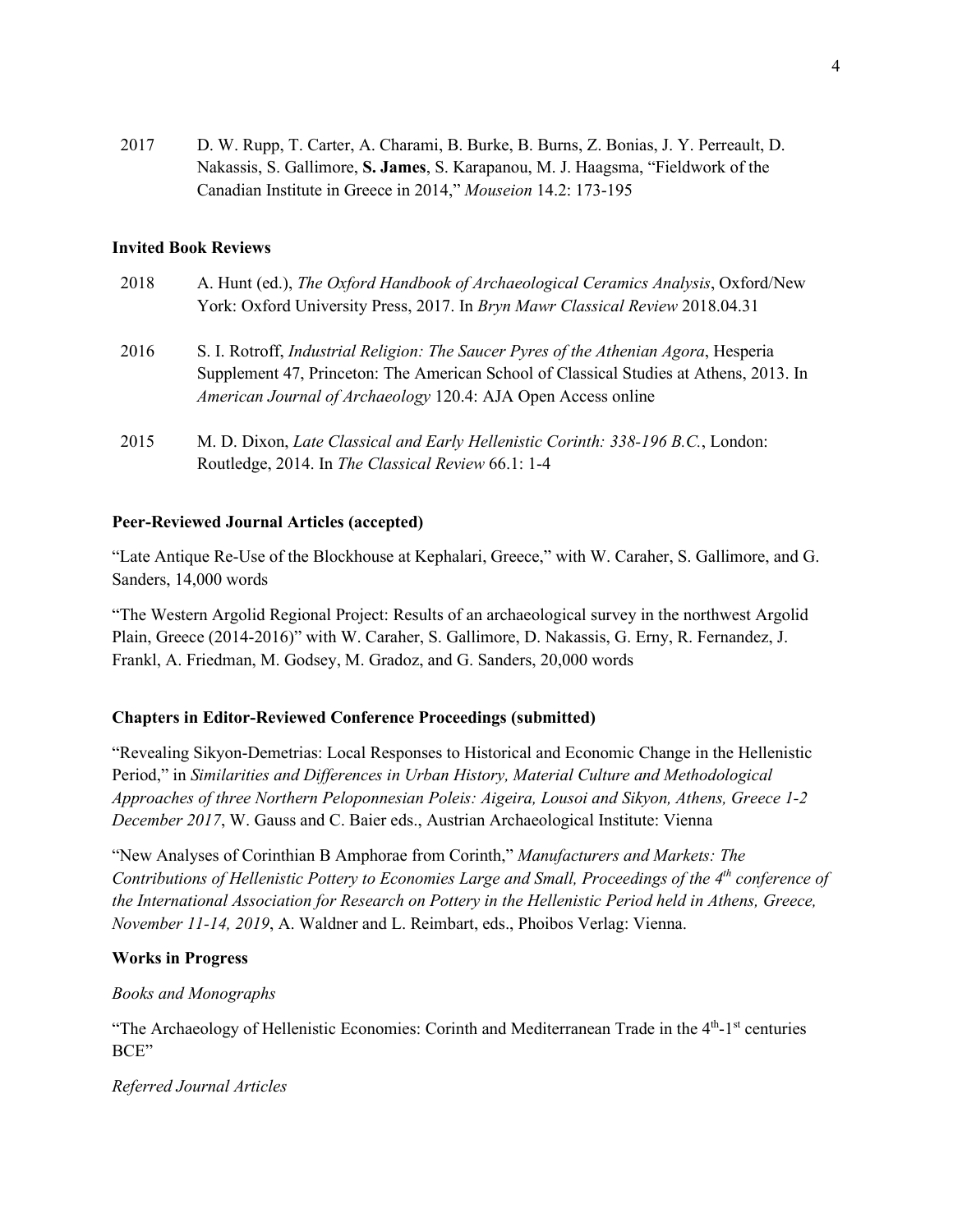"A New Chronology for Local Hellenistic Cooking Wares at Corinth"

# **Academic Conference Papers**

| 2021 | "In the Shadow of Argos: The Western Argolid Regional Project (2014-2016)," $3rd$<br>International Scientific Meeting "Archaeological Work in the Peloponnese" held virtually<br>from Kalamata, Greece, June 2-5                    |
|------|-------------------------------------------------------------------------------------------------------------------------------------------------------------------------------------------------------------------------------------|
| 2019 | "New Analyses of Corinthian B Amphorae from Corinth," 4 <sup>th</sup> conference of the<br>International Association for Research on Pottery in the Hellenistic Period held in Athens,<br>Greece, November 11-14                    |
| 2019 | "Ephesian Lamps from Corinth," Ephesos and beyond: The production and appropriation<br>of the Hellenistic mould-made lamps in the Mediterranean and the Black seas roundtable,<br>Athens, Greece, November 14                       |
| 2019 | J. Herbst, S. A. James, and N. Anastassatou, "The Digital South Stoa and the Heritage<br>Management Plan at Corinth." Spatial Data Science, Archaeology, and Heritage<br>Management workshop, Acropolis Museum, Athens, June 14     |
| 2018 | "Fallacies, Fantasies, and the Rediscovery of the Hellenistic Peloponnese." Minding the<br>Gap: Ceramic Studies and Discontinuities in the Archaeological Record workshop,<br>University of Copenhagen, June 30                     |
| 2018 | M. Godsey, M. Gradoz, and S. A. James, "Boom and Bust in the Western Argolid: A Tale<br>of Polis Formation." Archaeological Institute of America (AIA) Annual Meeting, Boston,<br>January 5 [underline marks former CU MA students] |
| 2018 | D. Nakassis, S. A. James, S. Gallimore, and W. Caraher, "The Medieval Countryside at a<br>Regional Scale in the Western Argolid and Northeast Peloponnesus." AIA Annual<br>Meeting, Boston, January 5                               |
| 2017 | "Demystifying the Mystifying: Hellenistic Sikyon through Ceramics." Similarities and l<br>Differences in Three Northern Peloponnesian Poleis, Austrian Archaeological Institute in<br>Athens, December 1                            |
| 2017 | S. Gallimore, W. Caraher, S. A. James, and D. Nakassis, "The Ancient Streams of the<br>Inachos: The Western Argolid Regional Project 2016," AIA Annual Meeting, Toronto,<br>January 6                                               |
| 2016 | <b>S. A. James, S. Gallimore, D. Nakassis, and W. Caraher, "The Western Argolid Regional</b><br>Project: Results of the 2015 Season." AIA Annual Meeting, San Francisco, January 9                                                  |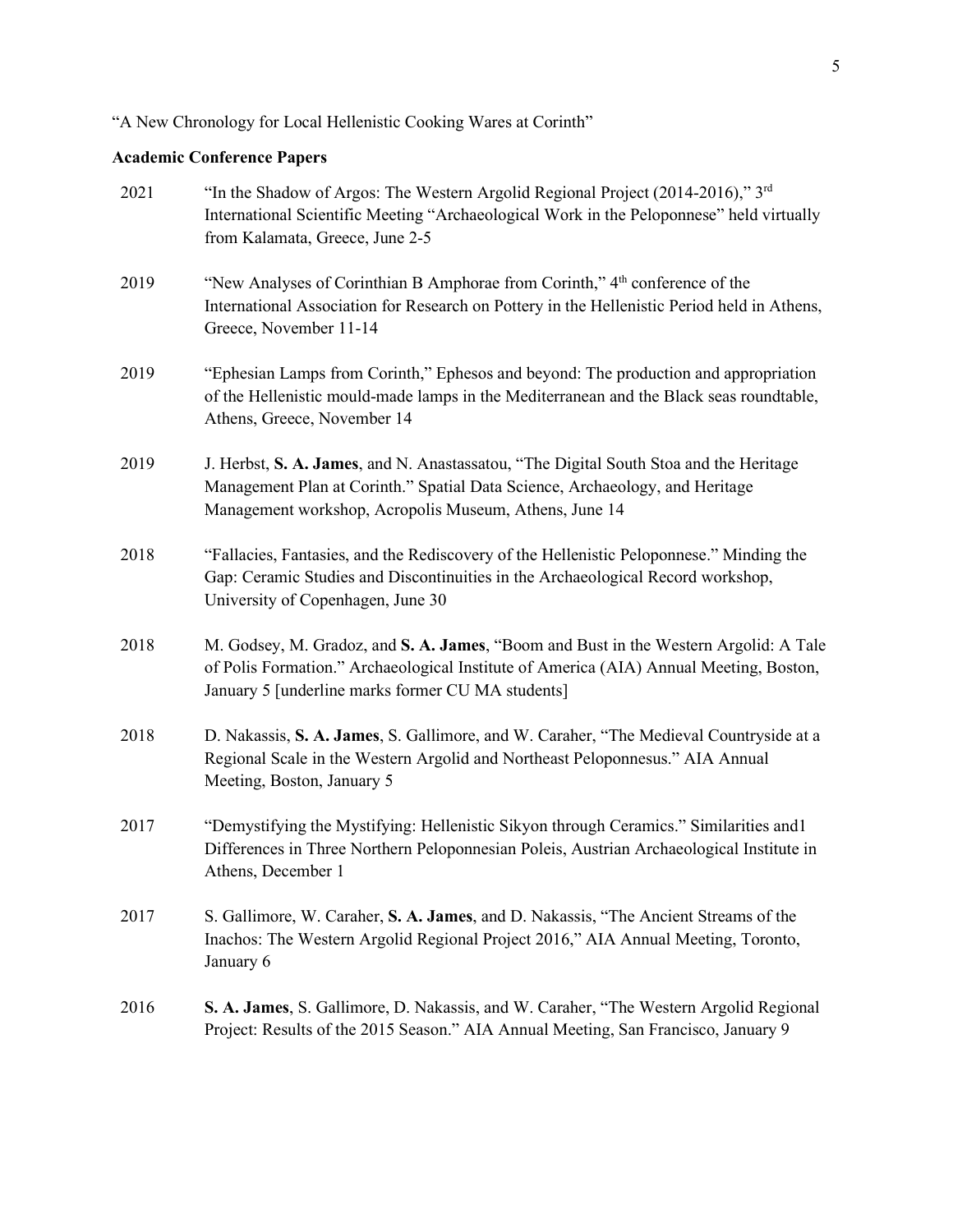| 2016 | D. Nakassis, W. Caraher, S. A. James, S. Gallimore, and I. Antoniadou, "Roads, Routes<br>and Abandoned Villages in the Western Argolid," AIA Annual Meeting, San Francisco,<br>January 8                                                            |
|------|-----------------------------------------------------------------------------------------------------------------------------------------------------------------------------------------------------------------------------------------------------|
| 2015 | "Kraters and Drinking Practices in Hellenistic Corinth." 2nd conference of the<br>International Association for Research on Pottery in the Hellenistic Period held in Lyon,<br>France. November 9                                                   |
| 2015 | D. Nakassis, S. A. James, and S. Gallimore, "The Western Argolid Regional Project:<br>Results of the 2014 Season." AIA Annual Meeting, New Orleans, January 9                                                                                       |
| 2013 | "Hellenistic Pottery from Sikyon: Regional Patterns and Local Innovations in the northeast<br>Peloponnese."1st conference of the International Association for Research on Pottery of the<br>Hellenistic Period held in Berlin, Germany, November 8 |
| 2012 | "Hellenistic Imports from Corinth: An examination of trade networks in the late Hellenistic<br>period." 9th Scientific Hellenistic Pottery Conference held in Thessaloniki, Greece,<br>December 7                                                   |
| 2011 | "The Last of the Corinthians? Society and Settlement from 146 to 44 B.C.E.," International<br>Society for Biblical Literature Conference, London, UK, July 6                                                                                        |
| 2011 | "Kraters and Drinking Practices in Hellenistic Corinth." AIA Annual Meeting, San<br>Antonio, January 7                                                                                                                                              |
| 2010 | "The Last of the Corinthians? Society and Settlement from 146 to 44 B.C.E.," Corinth in<br>Contrast conference, Austin, September 30                                                                                                                |
| 2010 | "From East to West: Corinthian Trade in the Hellenistic Period." AIA Annual Meeting,<br>Anaheim, January 7                                                                                                                                          |
| 2009 | "New Hellenistic Pottery Deposits from the Panayia Field, Corinth," 8th Scientific<br>Hellenistic Pottery Conference held in Ioannina, Greece May 8                                                                                                 |
| 2009 | "Corinthi vestigium vix relictum est? New evidence of pottery production in post-<br>Mummian Corinth (146-44 BC)," AIA Annual Meeting, Philadelphia, January 10                                                                                     |
| 2008 | "Bridging the Gap: Reconsidering local pottery production in Corinth 146-44 BC,"<br>Pottery, Peoples and Places conference, University of Aarhus: Centre for Black Sea<br>Studies, Sandbjerg, Denmark, November 27                                  |
| 2008 | "New Light on Hellenistic Corinth: Third-century deposits from the Panayia Field." AIA<br>Annual Meeting, Chicago, January 4                                                                                                                        |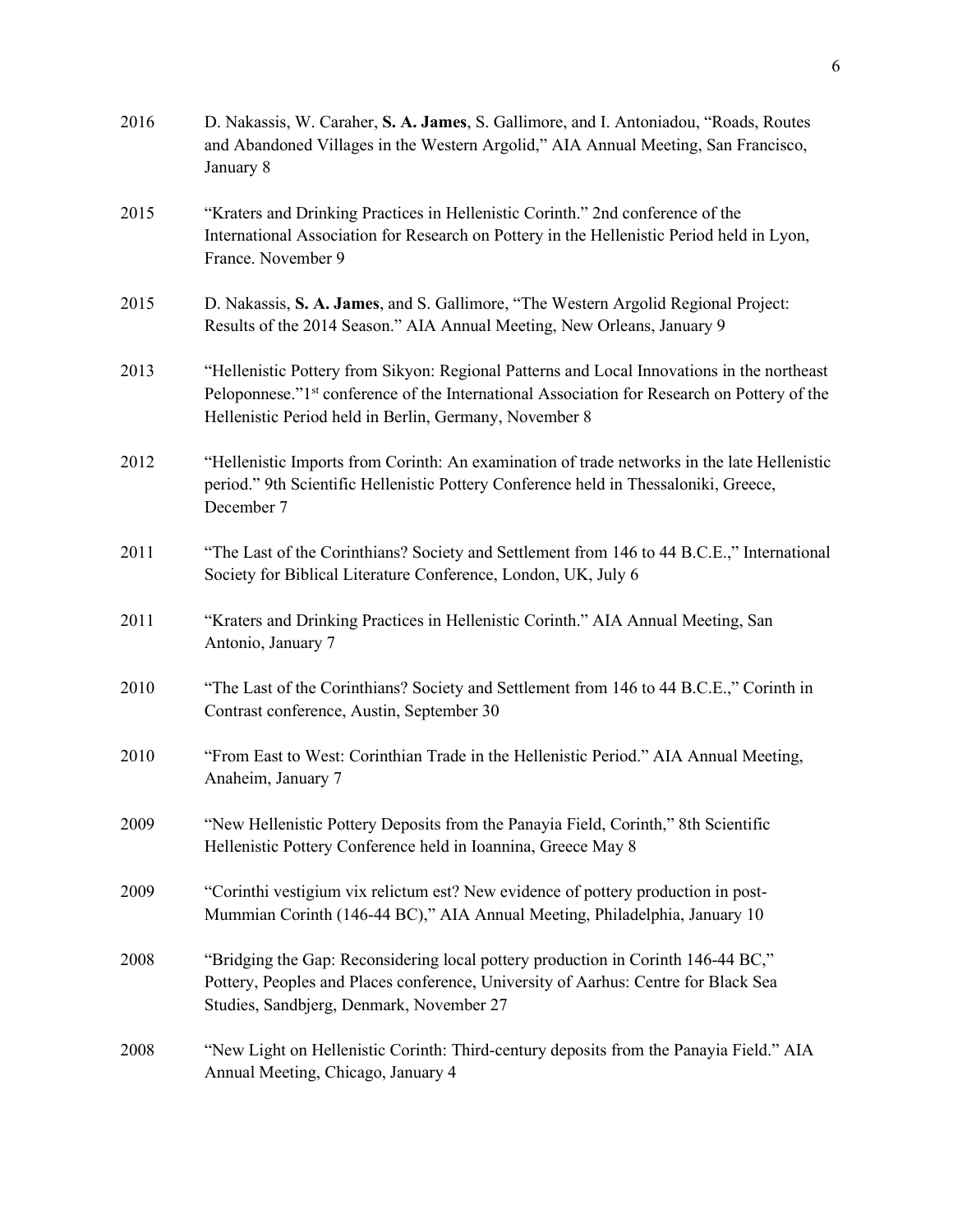2003 "Eos and Kephalos: The Iconography of Immortality in Fifth-Century Athens," AIA Annual Meeting, New Orleans, January 5

### **Academic Conference Posters**

- 2017 "Trade and Interactions based on the imported pottery from Hellenistic Corinth, 4<sup>th</sup>-1<sup>st</sup> c. BC," 3rd Conference of the International Association for Research on Pottery of the Hellenistic Period, Kaŝtela, Croatia, June 1-4
- 2005 "An Olive Press Installation from the Eastern Korinthia," AIA Annual Meeting, Boston, January 6-9

#### **Invited Lectures**

- 2021 "Across a Narrow Sea: Ancient Greeks and Romans in the Eastern Adriatic," LA County Society of the AIA, October 24 2016 "Late Hellenistic to Early Roman Corinth: Tradition and Transformation after 146 BC" for the Roman Archaeology Seminar series in the Department of Archaeology at the University of Oxford, April 25 2013 "Late Hellenistic Corinth: New Finds from the Panayia Field" for the Canadian Institute
- in Greece, Athens, November 27

#### **Outreach Lectures**

| 2021 | "Exotic Contents, Exquisite Containers: The Perfume Bottles and Jewelry Boxes of<br>Ancient Greece" The Global Village Museum in Fort Collins, CO, October 12 |
|------|---------------------------------------------------------------------------------------------------------------------------------------------------------------|
| 2021 | "The Lost City of Sikyon," Boulder Society of the AIA, February 25                                                                                            |
| 2020 | "Across a Narrow Sea: Ancient Greeks and Romans in the Eastern Adriatic," Boulder<br>Society of the AIA, December 2                                           |
| 2020 | "In the Shadow of Argos: Landscape Histories in the Western Argolid," Department of<br>Classics, McClanahan Outreach Lecture series, November 5               |
| 2018 | "The Lost City of Sikyon," Department of Classics, McClanahan Outreach Lecture<br>series, February 28                                                         |
| 2015 | "From Shipwrecks to Pirates: Maritime Archaeology in the Ancient Mediterranean,"<br>Denver Society of the AIA, November 14                                    |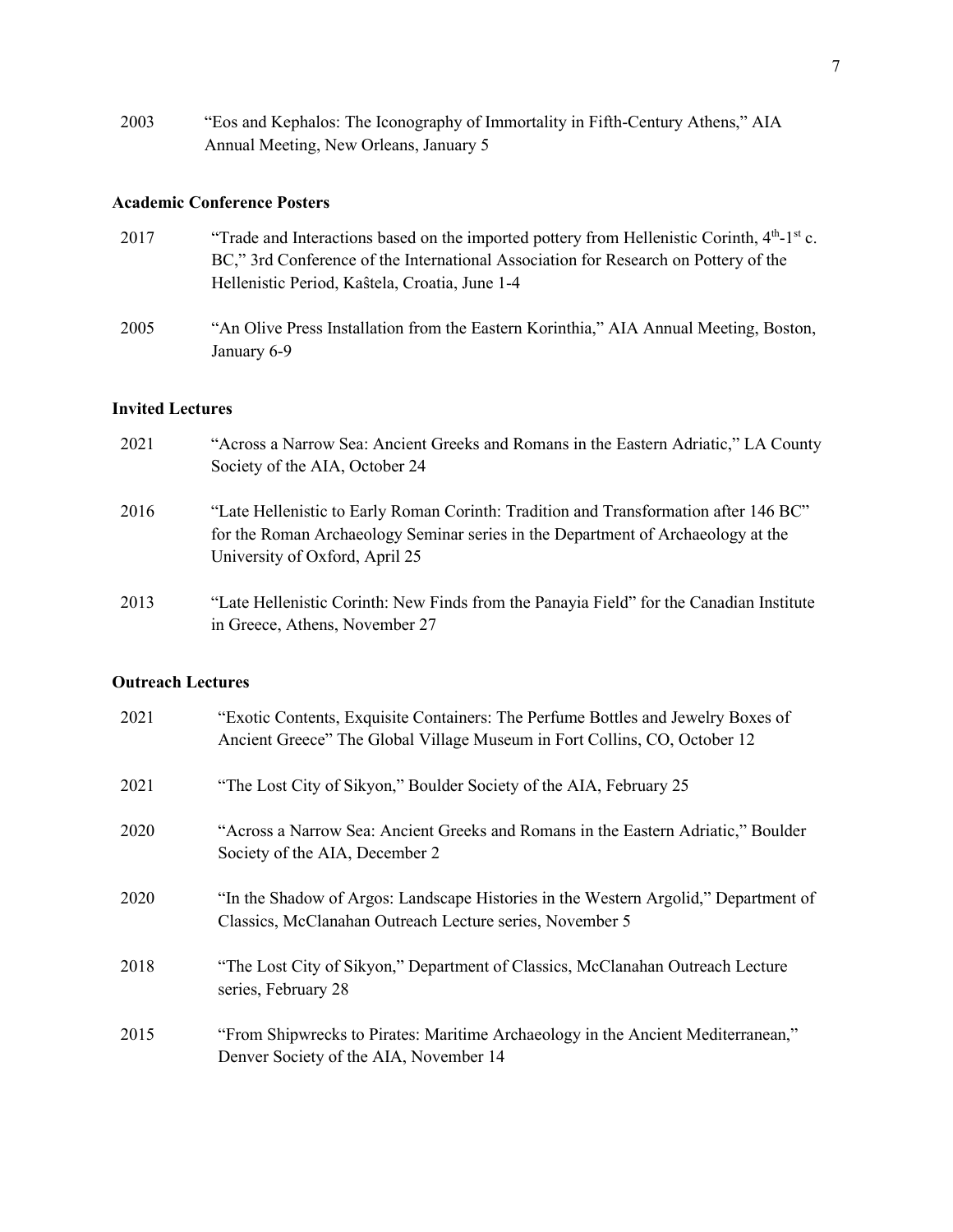| 2015 | "New Finds from the South Stoa at Corinth," International Archaeology Day, Boulder<br>Society of the AIA, October 24                                                                                  |
|------|-------------------------------------------------------------------------------------------------------------------------------------------------------------------------------------------------------|
| 2014 | "Don't Believe Everything You Read: Texts, Archaeology, and the Destruction of<br>Corinth in 146 BC," Boulder Society of the AIA, April 16                                                            |
| 2014 | "From Shipwrecks to Pirates: Maritime Archaeology in the Ancient Mediterranean,"<br>Department of Classics, McClanahan Outreach Lecture series, April 10                                              |
| 2008 | "Current work at Corinth. Hellenistic Pottery from the Panayia Field." Open Meetings of<br>the American School of Classical Studies at Athens held in Athens and Thessaloniki,<br>March $12$ and $21$ |
|      |                                                                                                                                                                                                       |

# **Conferences Organized**

| 2010 | "Corinth in Contrast: Studies in Inequality," University of Texas at Austin, September<br>30-October 3, 2010. Co-organizer with S. J. Friesen and D. N. Schowalter                                                  |
|------|---------------------------------------------------------------------------------------------------------------------------------------------------------------------------------------------------------------------|
| 2007 | "Corinth in Context: Comparative Perspectives on Religion and Society," University of<br>Texas at Austin, January 9-12, 2007. Conference coordinator; organizers S. J. Friesen, D.<br>N. Schowalter, and J. Walters |

# **Archaeological Fieldwork**

| 2019-present    | Brač Island Project (in collaboration with V. Barbarić [University of Split])<br>Co-director, ceramicist, database specialist                                                                                                                                                                                                                                                                                                                                                                         |
|-----------------|-------------------------------------------------------------------------------------------------------------------------------------------------------------------------------------------------------------------------------------------------------------------------------------------------------------------------------------------------------------------------------------------------------------------------------------------------------------------------------------------------------|
| $2012$ -present | Western Argolid Regional Project in southern Greece (in collaboration with D.<br>Nakassis [CU Boulder] and S. Gallimore [Wilfrid Laurier University])<br>Co-director, lead ceramicist, student/volunteer coordinator                                                                                                                                                                                                                                                                                  |
| 2010-present    | Sikyon Archaeological Project (directed by Y. Lolos [University of Thessaly])<br>Assistant director (2013-present); senior ceramicist (2010-present)                                                                                                                                                                                                                                                                                                                                                  |
| 2004-present    | Corinth Excavations, American School of Classical Studies at Athens (directed by G.<br>D. R. Sanders [1994-2017], then C. Pfaff [2017-present])<br>Senior researcher (2010-present)<br>$\bullet$<br>Field director, New Apotheke excavations (2016)<br>٠<br>Field director, South Stoa excavations (2015)<br>$\bullet$<br>Assistant lab director (2008-2012)<br>٠<br>Museum curator and assistant director (2009)<br>$\bullet$<br>Field director (2005-2007)<br>$\bullet$<br>Trench supervisor (2004) |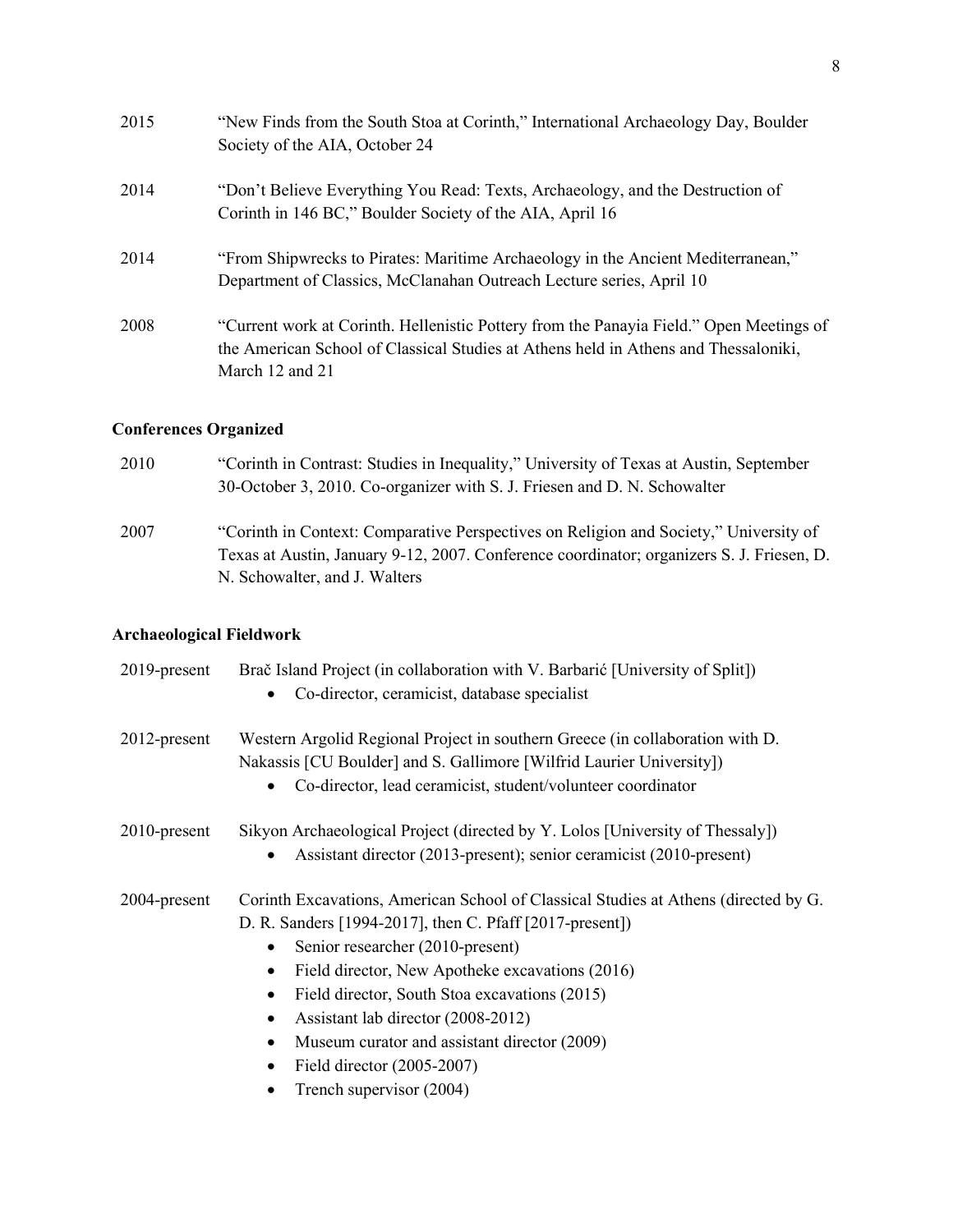| 2012-2016 | Illyrian Coast Exploration Project in Albania and Montenegro (directed by J. Royal of<br><b>RPM</b> Nautical)                                                                                                                                           |
|-----------|---------------------------------------------------------------------------------------------------------------------------------------------------------------------------------------------------------------------------------------------------------|
|           | Senior ceramicist (Greek-period shipwrecks)                                                                                                                                                                                                             |
| 2012-2014 | The Diros Project in southern Greece (directed by W. Parkinson [Field Museum], M.<br>Galaty [Millsaps College/University of Michigan], and A. Papathanasiou [Greek]<br>Ministry of Culture])<br>Senior ceramicist (Greek to Modern pottery from survey) |
| 2001-2002 | Eastern Korinthia Archaeological Survey in southern Greece (directed by T. Gregory<br>[Ohio State University] and D. Pullen [FSU])<br>Team leader and lab assistant (2002); field walker (2001)                                                         |
| 2001      | Iklaina Archaeological Project in southern Greece (directed by M. Cosmopoulos<br>[University of Washington-St. Louis])<br>Field walker and lab assistant                                                                                                |
| 1999      | Stymphalos Archaeological Project (directed by H. Williams [University of British<br>Columbia])<br>Volunteer excavator                                                                                                                                  |
| 1998      | Ashbridge Estate excavations in Toronto, Canada (directed by M. Latta [University of<br>Toronto])<br>Volunteer excavator and finds processor                                                                                                            |

# GRANTS AND FELLOWSHIPS

# **External Grants and Fellowships**

| 2021 | Archaeological Institute of America-National Endowment for the Humanities, Post-<br>Fieldwork Grant, "Western Argolid Petrography Project,"       |
|------|---------------------------------------------------------------------------------------------------------------------------------------------------|
| 2020 | Archaeological Institute of America, Julie Herzig-Desnick Endowment Fund for<br>Archaeological Surveys, "Brač Island Project: 2020 Field Season," |
| 2017 | Institute for Aegean Prehistory, "Western Argolid Regional Project," (affiliated scholar<br>and co-director with D. Nakassis and S. Gallimore),   |
| 2016 | National Endowment for the Humanities, Research Fellowship, "Hellenistic Imports from<br>Corinth,"                                                |
| 2016 | American School of Classical Studies at Athens, Samuel Kress Publication Fellowship,<br>"Hellenistic Imports from Corinth,"                       |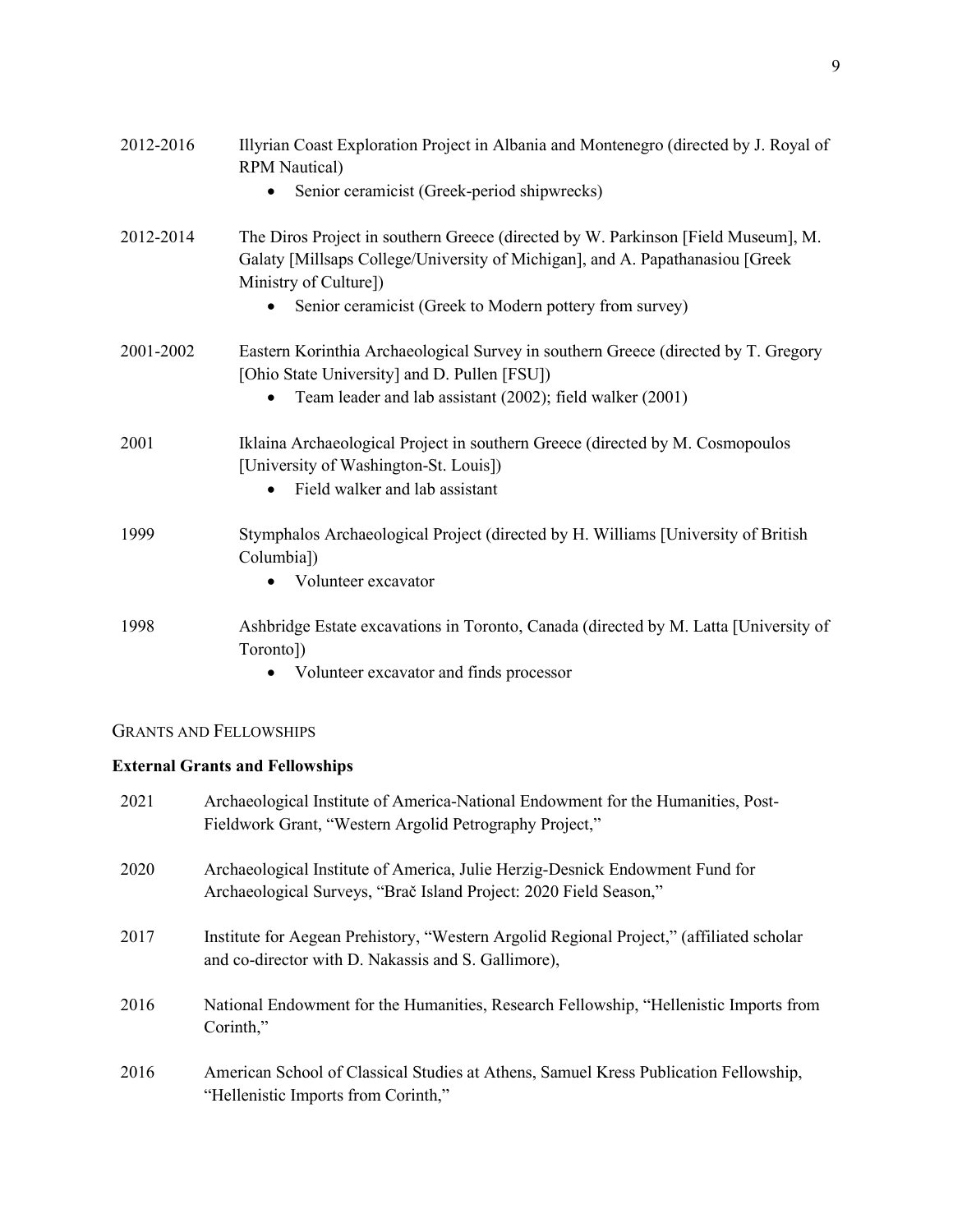| 2016 | Institute for Aegean Prehistory, "Western Argolid Regional Project," (affiliated scholar<br>and co-director with D. Nakassis and S. Gallimore),                                                                               |
|------|-------------------------------------------------------------------------------------------------------------------------------------------------------------------------------------------------------------------------------|
| 2015 | Social Sciences and Humanities Research Council of Canada, "The Western Argolid<br>Regional Project: an intensive archaeological survey in Greece" (affiliated scholar and co-<br>director with D. Nakassis and S. Gallimore) |
| 2015 | Institute for Aegean Prehistory, "Western Argolid Regional Project," (affiliated scholar<br>and co-director with D. Nakassis and S. Gallimore)                                                                                |
| 2014 | Institute for Aegean Prehistory, "Western Argolid Regional Project," (affiliated scholar<br>and co-director with D. Nakassis and S. Gallimore)                                                                                |
| 2012 | American School of Classical Studies at Athens, Samuel Kress Publication Fellowship,<br>"Corinthian Hellenistic Fine Wares,"                                                                                                  |
| 2011 | Mediterranean Archaeological Trust, "Sikyon Excavations Project,"                                                                                                                                                             |
| 2010 | American School of Classical Studies at Athens, Henry Robinson Fellowship, "Corinthian<br>Hellenistic Fine Wares,"                                                                                                            |
| 2007 | American School of Classical Studies at Athens, Dorothy B. and Homer A. Thompson                                                                                                                                              |

# **Internal Grants and Fellowships**

Fellowship,

| 2021 | Eugene M. Kayden Research Grant, "Western Argolid Petrography Project," (CU)<br>Boulder)                                                                                                                                                                                                                                                          |
|------|---------------------------------------------------------------------------------------------------------------------------------------------------------------------------------------------------------------------------------------------------------------------------------------------------------------------------------------------------|
| 2021 | Center for Humanities and the Arts, Faculty Research Grant, "Western Argolid"<br>Petrography Project," (CU Boulder)                                                                                                                                                                                                                               |
| 2020 | Eugene M. Kayden Publication Grant, "Exploring the Neighborhood: The Role of<br>Ceramics in Understanding Place in the Hellenistic World, Proceedings of the 3rd<br>Conference of the International Association for Research on Pottery of the Hellenistic<br><i>Period, Kaŝtela, Croatia 1-4 June 2017</i> publication subvention," (CU Boulder) |
| 2020 | Research and Innovation Seed Grant, "Brač Island Project: 2020-2021 Field Seasons,"<br>(CU Boulder)                                                                                                                                                                                                                                               |
| 2019 | Graduate Council for the Arts and Humanities, Research Grant, "The Sikyon<br>Archaeological Project: The Final Study Season," CU Boulder)                                                                                                                                                                                                         |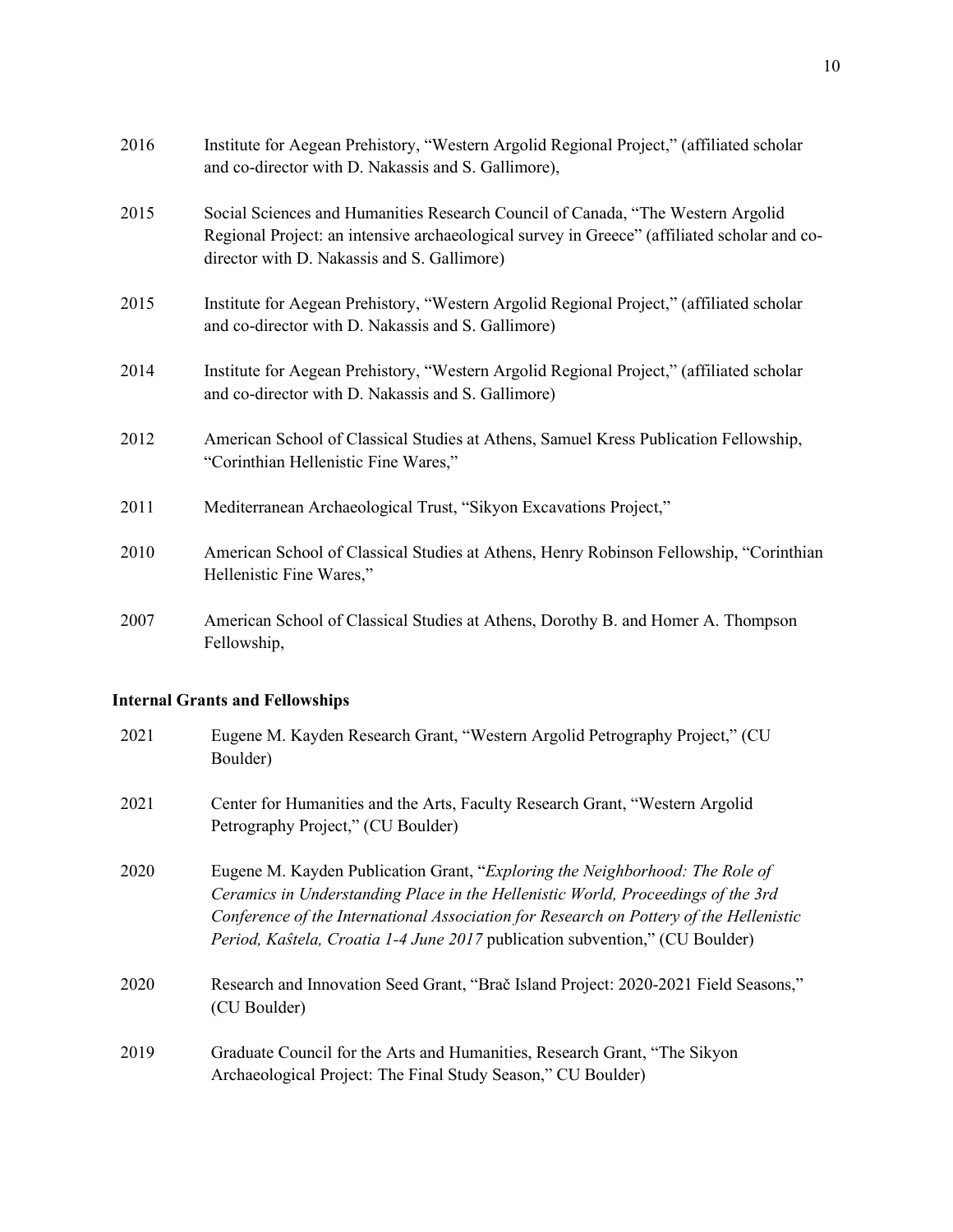| 2018   | Center for Humanities and the Arts, Faculty Fellowship for 2019-2020 (CU Boulder)                                                                  |
|--------|----------------------------------------------------------------------------------------------------------------------------------------------------|
| 2018   | Graduate Council for the Arts and Humanities, Research Grant, "Planning the Dalmatia"<br>Archaeological Research Project in Croatia," (CU Boulder) |
| 2017   | Eugene M. Kayden Publication Grant, "Corinth VII.7: The Hellenistic Fine Wares<br>publication subvention," (CU Boulder)                            |
| 2017   | Graduate Council for the Arts and Humanities, Visiting Scholar, (CU Boulder)                                                                       |
| 2015   | Graduate Council for the Arts and Humanities, Research Grant, "Excavations in the South<br>Stoa at Corinth," (CU Boulder)                          |
| 2015   | Eugene M. Kayden Research Grant, "Excavations in the South Stoa at Corinth," (CU<br>Boulder)                                                       |
| 2014   | Graduate Council for the Arts and Humanities, Visiting Scholar, (CU Boulder)                                                                       |
| 2011   | Dickson Fellowship, "Corinthian Hellenistic Pottery," (UT Austin)                                                                                  |
| 2008-9 | William S. Livingston Dissertation Fellowship, (UT Austin)                                                                                         |
| 2007-8 | David. R. Bruton Dissertation Award, (UT Austin)                                                                                                   |

# **TEACHING**

# **Courses Taught at CU Boulder**

| <b>CLAS/ANTH 2009/3009</b> | Modern Issues, Ancient Times: Greco-Roman Drinking and Dining |
|----------------------------|---------------------------------------------------------------|
|                            | Spring 2013 (3009), Spring 2015 (2009)                        |
| CLAS/ARTH 2029             | <b>Egyptian Art and Archaeology</b>                           |
|                            | Spring 2018                                                   |
| <b>CLAS/ARTH 2039/3039</b> | Greek Art and Archaeology                                     |
|                            | Spring 2014, Fall 2014, Spring 2017, Fall 2017, Fall 2018,    |
|                            | Spring 2022                                                   |
| CLAS/ANTH 3119             | Archaeology of Death                                          |
|                            | Spring 2022                                                   |
| <b>CLAS/ARTH 4099/5099</b> | Greek Sculpture                                               |
|                            | Fall 2012, Spring 2014, Fall 2015, Fall 2019, Fall 2021       |
| CLAS/ARTH 4149/5149        | <b>Greek Cities and Sanctuaries</b>                           |
|                            | Fall 2012, Fall 2017                                          |
| <b>CLAS/ARTH 4139/5139</b> | <b>Greek Vase Painting</b>                                    |
|                            | Fall 2014, Spring 2017, Spring 2020                           |
| CLAS/ARTH 4169/5159        | Hellenistic Art and Archaeology                               |
|                            |                                                               |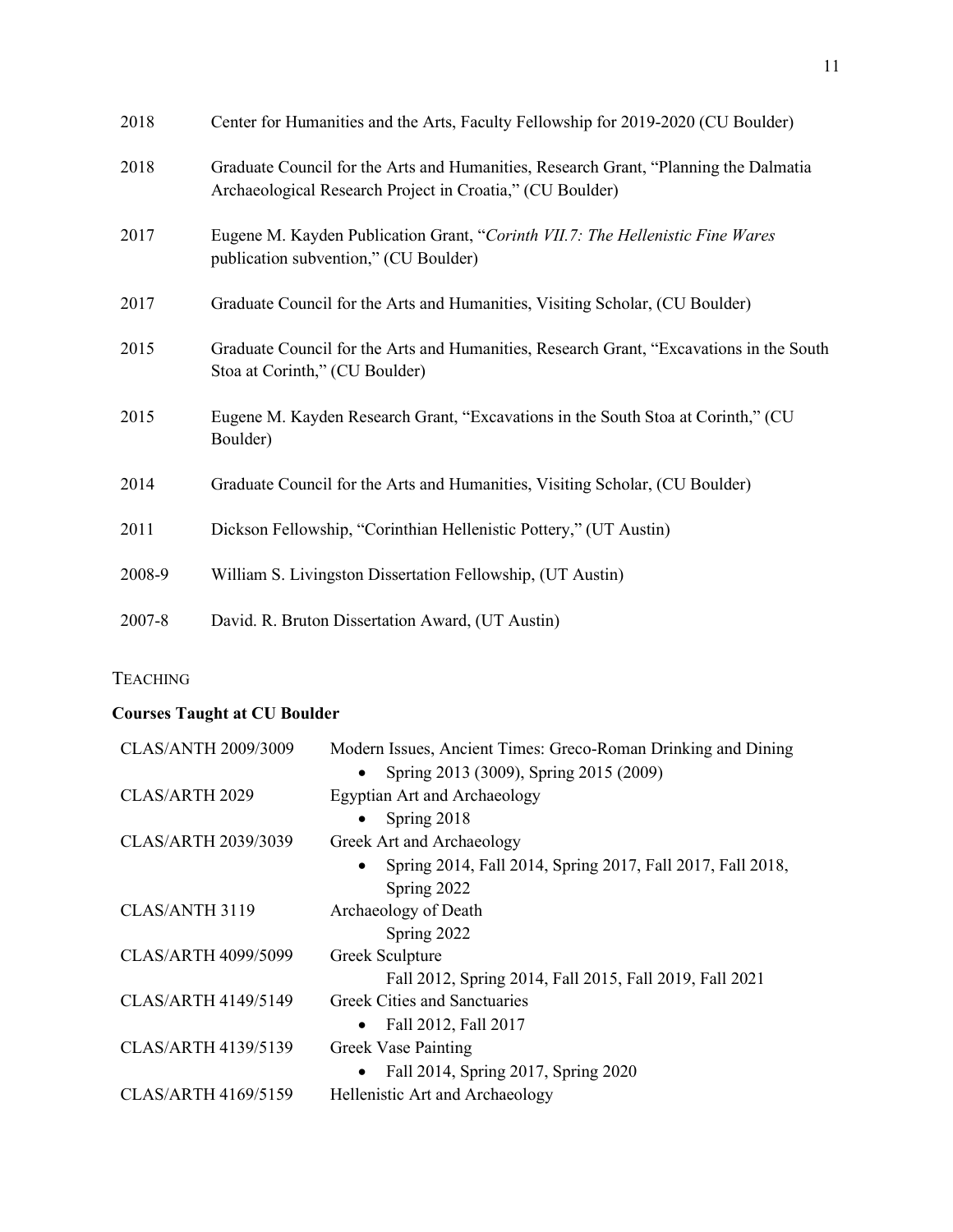|                            | Spring 2013, Spring 2015, Fall 2018, Fall 2021 |
|----------------------------|------------------------------------------------|
| <b>CLAS/ARTH 4209/5209</b> | Classical Archaeological Field Methods         |
|                            | Summer 2014-2016                               |
| CLAS/ARTH 5179             | City of Athens                                 |
|                            | Fall 2015<br>$\bullet$                         |
|                            |                                                |

## **Independent Studies**

| Fall 2018   | CLAS/ARTH 4849, Caitlin Januszewski, "Women in Ancient Greek Art"  |
|-------------|--------------------------------------------------------------------|
| Spring 2017 | CLAS/ARTH 4849, Wolf Edberg, "Archaic and Classical Greek Pottery" |
| Fall 2014   | CLAS/ARTH 4849, Leslie Fowler, "Iron Age Greece"                   |
| Fall 2013   | CLAS/ARTH 4849, Elizabeth Cummings, "Hellenistic Economies"        |
| Fall 2012   | CLAS 6119, Natalie Vitovsky, "Ancient Greek Architecture"          |

# **Curriculum Development**

| 2017 | CLAS/ARTH 4099/5099 Greek Sculpture; new course created and added to the<br>curriculum                                                                                                                                                 |
|------|----------------------------------------------------------------------------------------------------------------------------------------------------------------------------------------------------------------------------------------|
| 2013 | Global Seminar: Archaeology in Greece; a new study abroad program created as the<br>field school for the Department of Classics, offered jointly with the revised course<br>CLAS/ARTH 4209/5209 Classical Archaeological Field Methods |

# **Doctoral Thesis Supervision**

| $2017$ -present | Supervisor: Giorgos Giannokopoulos, "Deposits of Classical Pottery from Sikyon,"<br>University of Rethymno, Crete (Greece)                                                                   |
|-----------------|----------------------------------------------------------------------------------------------------------------------------------------------------------------------------------------------|
| $2019$ -present | Committee member: Melanie Godsey, "Ptolemaic Imperialism in the Aegean," UNC<br>Chapel Hill (Department of Classics)                                                                         |
| $2019$ -present | Committee member: Machal Gradoz, "A Study of the Ceramic and Epigraphic<br>Records of Late Hellenistic- Early Roman Northwest Greece & Southwest Albania,"<br>University of Michigan (IPCAA) |

# **M.A. Thesis Supervision**

2013 Committee member: Jonathan Gress, "The Coinage of the Peloponnese under Septimius Severus" (supervisor Noel Lenski)

## **Undergraduate Honors Theses Supervised**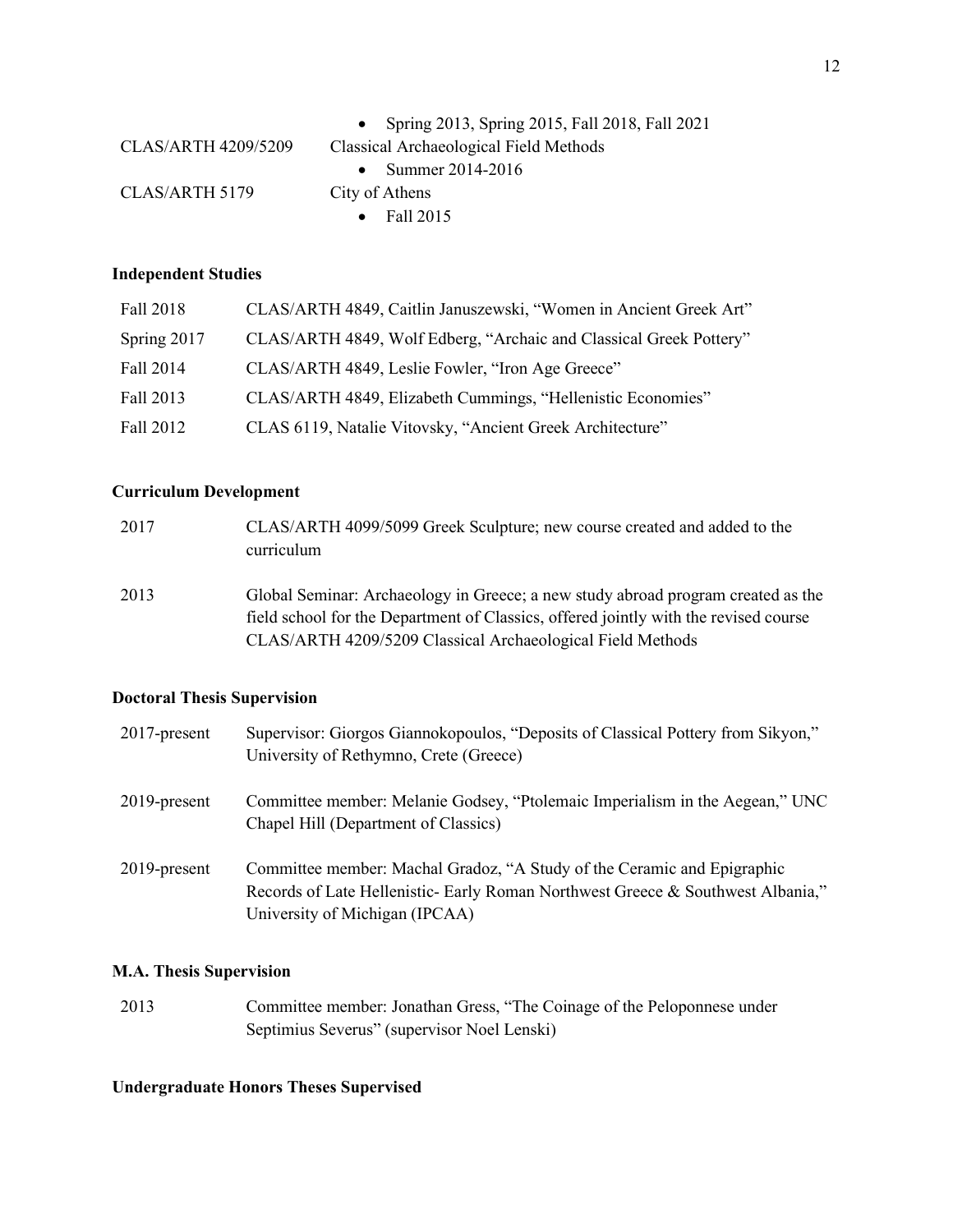| 2015 | Supervisor: Timothy Barham, "A Renewal of Systems Theory: Using Modern Dynamical<br>Systems as a Qualitative Method for Understanding Relational Power in Late Bronze Age<br>Greece" (summa cum laude) |
|------|--------------------------------------------------------------------------------------------------------------------------------------------------------------------------------------------------------|
| 2015 | Supervisor: Alexandra Heller, "From Architecture to Graves: The Development of<br>Emotion in Ancient Greek Sculpture" (magna cum laude)                                                                |
| 2015 | Supervisor: Leslie Fowler, "Territory, Terracottas, and Tombs: The Evidence against<br>Argive Hegemony in the Central Argolid Plain in the $8th$ century BC" (summa cum laude)                         |
| 2014 | Supervisor: Elizabeth Cummings, "Crete in the Hellenistic Aegean: Seeing through the<br>Cretan Mirage" (summa cum laude)                                                                               |

# **Other Undergraduate Research Supervision**

| 2021 | Honors Representative: Caden Hanrahan: "Athena's Epiphanies in the Odyssey: A Study<br>of Gender, Status, and Form" (supervisor Lauri Reitzammer)                                                                                                                    |
|------|----------------------------------------------------------------------------------------------------------------------------------------------------------------------------------------------------------------------------------------------------------------------|
| 2021 | Honors Representative: Olivia Bulik: "Lysimache: A Portrait of a Priestess" (supervisor<br>Lauri Reitzammer)                                                                                                                                                         |
| 2020 | Thesis Committee member: Kathryn Sanders, "Donatello, Michelangelo, and Bernini:<br>Their Understanding of Antiquity and its Influence on the Representation of David"<br>(supervisor Fernando Loffredo [Art and Art History])                                       |
| 2020 | Thesis Committee member: Anna Bodnar, "Character Assassination in 13 <sup>th</sup> -century<br>England: Isabella of France versus Edward II" (supervisor David Paradis [History])                                                                                    |
| 2015 | Thesis Committee member: Amanda Gardner, "Nero Tyrannus: The Physiological and<br>Psychosomatic Causes of his Tyrannical Legacy" (supervisor Andy Cain)                                                                                                              |
| 2015 | Honors Representative: Kyle Tyner: "Roman Social-Sexual Interactions: A Critical<br>Examination of the Limitations of Roman Sexuality" (supervisor Andy Cain)                                                                                                        |
| 2015 | Honors Representative: Lena Streisand: "Liminality and the Fantastic: Snakes in Ancient<br>Athenian Visual Culture from the Archaic to Hellenistic Periods" (supervisor Elspeth<br>Dusinberre)                                                                       |
| 2015 | Honors Representative: Jasvinder Singh: "An Investigation Concerning Ancient Roman<br>Education: The Dispelling of Widespread Illiteracy and the Significance of the Classical<br>Model of Education in the Lives of Scholars and Emperors" (supervisor Chris Kopff) |
| 2015 | Honors Representative: Kirsten Jaqua: "Femininity Unveiled: Perspectives on the<br>Protagonists of Medea and Trachiniae" (supervisor John Gibert)                                                                                                                    |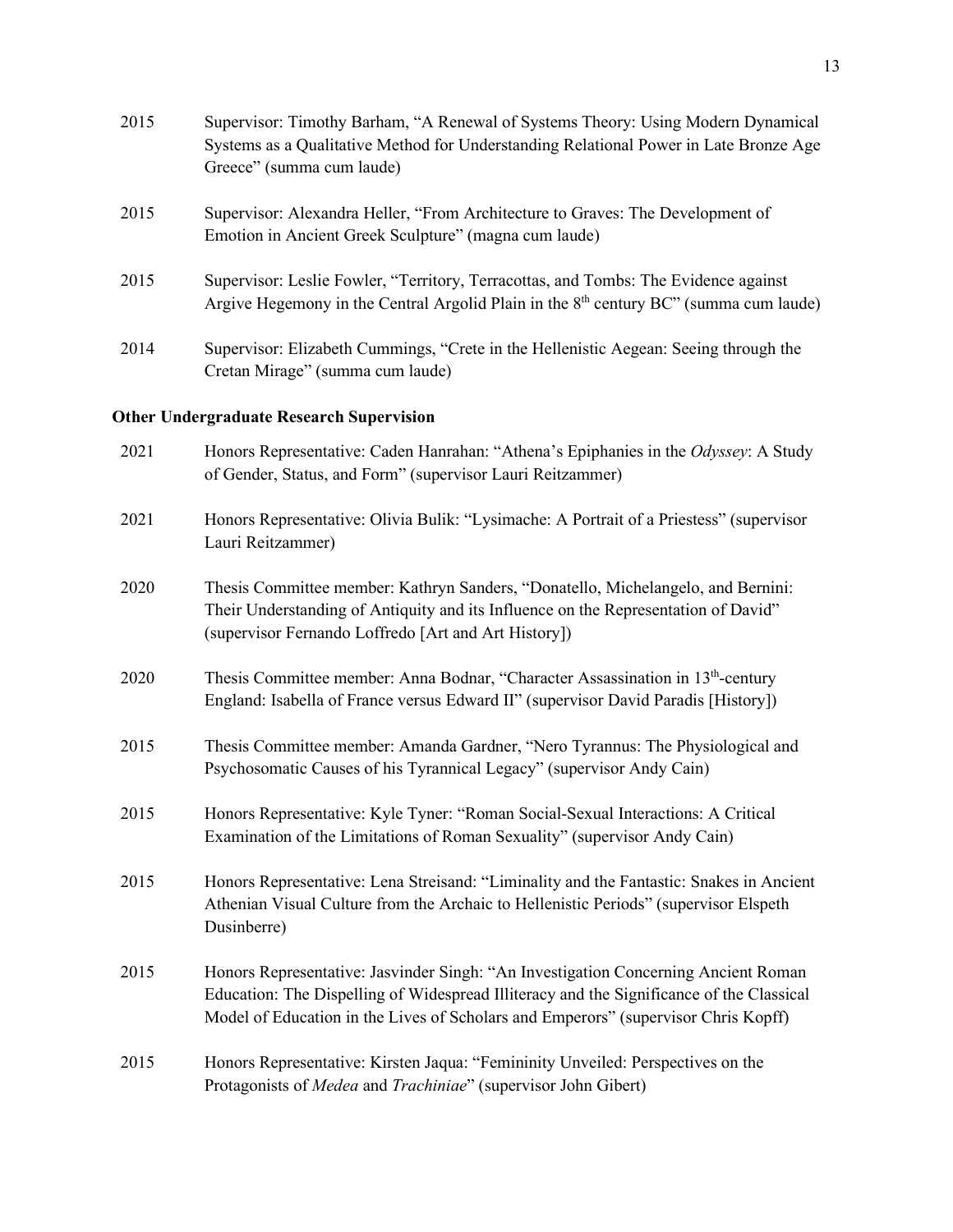| 2015 | Honors Representative: Marina Goggin: "The Limits of Dionysiac Liberation in<br>Euripides's Bacchae" (supervisor Lauri Reitzammer)                                                                         |
|------|------------------------------------------------------------------------------------------------------------------------------------------------------------------------------------------------------------|
| 2015 | Honors Representative: Raymond Cox: "A Measure of the Biblical Understanding of Early<br>Christian Martyrs" (supervisor Andy Cain)                                                                         |
| 2015 | Honors Representative: Christopher West: "St. Michael the Archangel in Late Antiquity"<br>(supervisor Noel Lenski)                                                                                         |
| 2015 | Honors Representative: Graham O'Toole: "Strata-Linguistics and Shifts of Power:<br>Changing Perceptions of Ethnicity in Post-Roman Britain" (supervisor Andy Cain)                                         |
| 2014 | Faculty Supervisor: Kelly Moss, "Historical and Cultural Biases in Greek Museums"<br>project undertaken in southern Greece, sponsored by the Undergraduate Research<br>Opportunities Program at CU Boulder |
| 2014 | Honors Representative: Nikki Bloch, "Patterns of Rape in Ovid's Metamorphoses"<br>(supervisor Carole Newlands)                                                                                             |
| 2013 | Thesis Committee member: Paige Chandler, "Stags in Sumerian Royal Tombs and their<br>Anatolian Connections" (supervisor Elspeth Dusinberre)                                                                |

# SERVICE

# **International Service**

| 2020-present            | Oxford Classical Dictionary, 5 <sup>th</sup> edition                                            |
|-------------------------|-------------------------------------------------------------------------------------------------|
|                         | Area Editor: Greek Material Culture<br>$\bullet$                                                |
| $2015$ -present         | International Association for Research on Pottery of the Hellenistic Period                     |
|                         | Editor (2019-present)<br>$\bullet$                                                              |
|                         | Secretary and board member (2015-2019)<br>$\bullet$                                             |
| <b>National Service</b> |                                                                                                 |
| 2014-present            | Archaeological Institute of America                                                             |
|                         | President, secretary, treasurer, and program coordinator of the Boulder<br>$\bullet$<br>Society |
|                         | Organizer of International Archaeology Day (2015)<br>$\bullet$                                  |
| 2014-present            | Archaeological Institute of America                                                             |
|                         | Member: Graduate Student Paper Award Committee (2014-2020)<br>$\bullet$                         |
|                         | Anna Marguerite McCann Award for Fieldwork Reports (member: 2020, chair:<br>٠<br>$2021 - )$     |
|                         |                                                                                                 |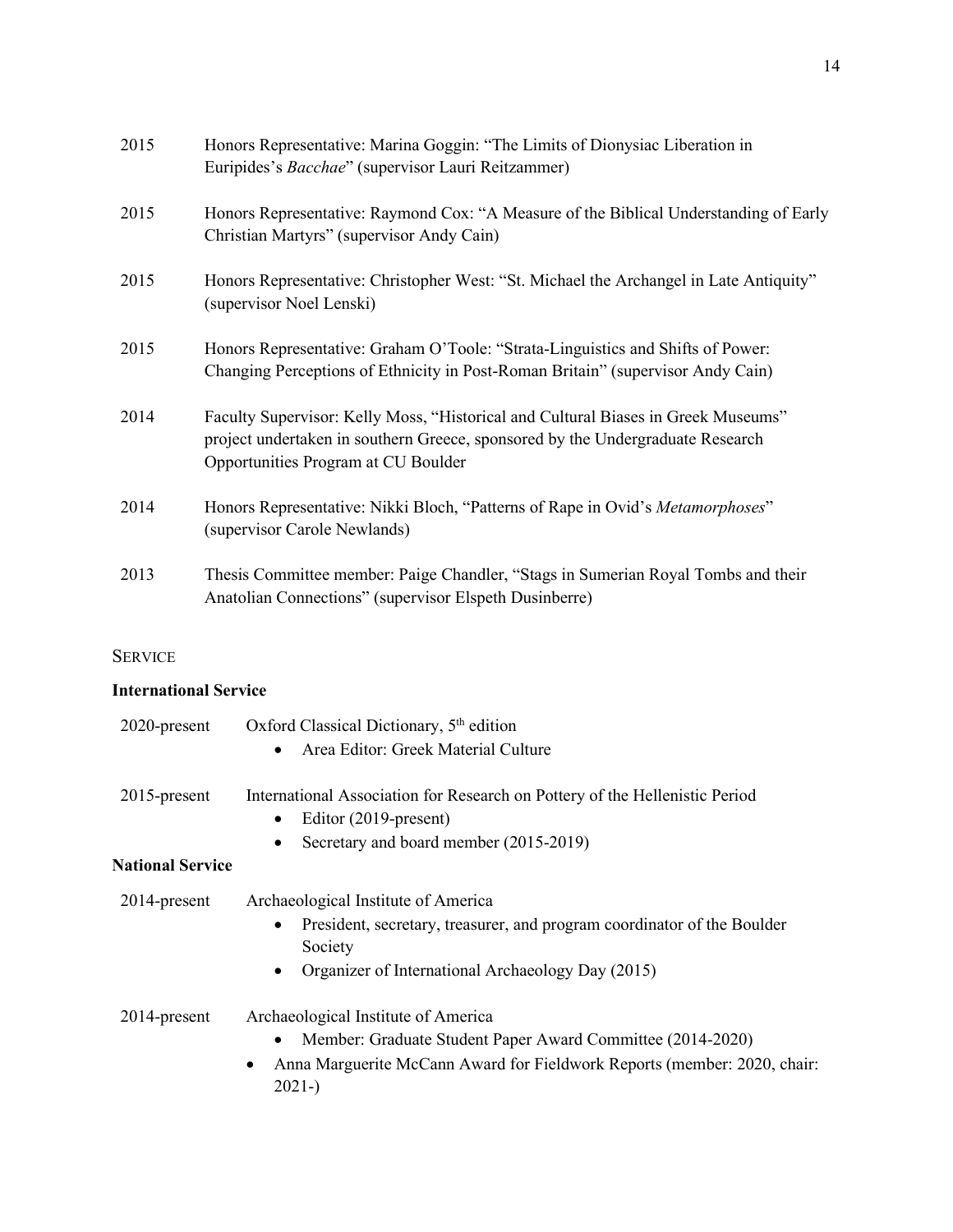## 2013-present American School of Classical Studies at Athens

• Member: Managing Committee

# **Peer-Reviews of Awards and Manuscripts**

| 2021 | Reviewer for the National Endowment of the Humanities       |
|------|-------------------------------------------------------------|
| 2020 | Reviewer for Marie Curie post-doctoral fellowship           |
| 2018 | Manuscript reviewer for the American Journal of Archaeology |
| 2017 | Manuscript reviewer for the American Journal of Archaeology |
| 2015 | Reviewer for the FACE foundation/Partner University Fund    |
| 2014 | Manuscript reviewer for the American Journal of Archaeology |
| 2014 | Manuscript reviewer for the Journal of Late Antiquity       |

# **Campus-wide Service**

| Spring 2021      | RIO Seed Grant, Reviewer                                                   |
|------------------|----------------------------------------------------------------------------|
| Fall 2018        | Boulder Faculty Assembly, Administrative Services and Technology Committee |
| Spring $2016$ ,  | Boulder Faculty Assembly, Department representative                        |
| Spring 2017-Fall |                                                                            |
| 2018             |                                                                            |

# **Departmental Service Activities**

| 2014-2015, 2019-2020, Spring | Honors Committee, Representative                          |
|------------------------------|-----------------------------------------------------------|
| $2021$ -present              |                                                           |
| 2014-2015, 2019-Spring 2020, | Fountain Symposium Committee [Chair (2020-2022)]          |
| Spring 2021-present          |                                                           |
| Spring 2013-present          | Art and Archaeology Graduate Exam Committee, Member/Chair |
| Fall 2018, Fall 2019         | Inclusive Excellence Committee, Chair                     |
| 2014-2015, 2019-2020         | Graduate Advisory Committee, Member                       |
| Spring 2017                  | <b>Executive Committee, Member</b>                        |
| 2015-2016, 2017-2018         | Undergraduate Advisory Committee, Member                  |
| 2015-2016                    | Academic Review and Planning Advisory Committee, Member   |
| 2015                         | Colorado Classics Day Committee, Member                   |
| 2012-2015                    | Diversity Committee, Chair                                |